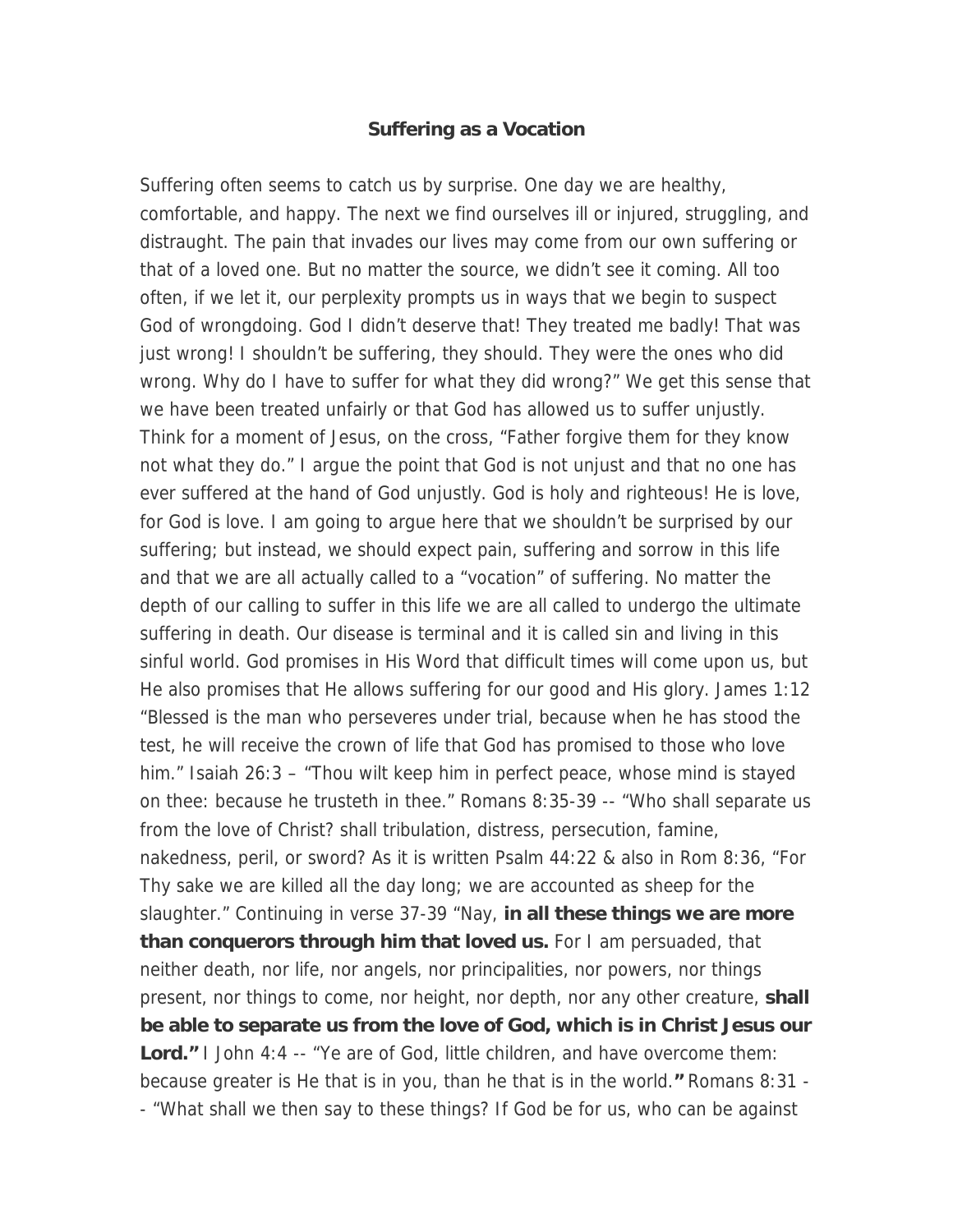us?" Who knows better what we can bear and handle than our Creator? James 1:2-4 says, "Consider it pure joy, my brothers and sisters, whenever you face trials of many kinds, because you know that the testing of your faith produces perseverance. Let perseverance finish its work so that you may be mature and complete, not lacking anything." "James 1:12-13 says, "Blessed is the one who perseveres under trial because, having stood the test, that person will receive the crown of life that the Lord has promised to those who love him. When under trial, let no one say: "I am being tried by God." For with evil things God cannot be tried nor does He himself try anyone." So God does not bring the trials and problems on us, but He does allow them. He is not the source of our trials, tribulations and sicknesses that we face, but He does allow us to be tried, and as the scriptures cited above explain, He will help us, if we rely on Him. So what should we do when we get the "worst-case scenario?" Do you let the Holy Spirit guide you to a quick remembrance of great passages on God's sovereignty and His goodness in difficulty..? Thinking of Romans 8, Hebrews 11, and the many others. Do you also realize that you or your neighbor aren't being punished with cancer or a heart issues or that common cold or extreme financial heartache necessarily because you or they didn't do something just right for Jesus or because you haven't read the latest theologian's book or you missed your daily devotional or prayer time? We shouldn't point fingers. We all have failed and have all fallen short. Not saying you might have cancer or heart disease from smoking or some other bad habit, whether it either is of your own doing or another's. No matter how you look at it, God is at work. He is doing something. We can be sure that He loves us and in the end we will have increased joy and He will be glorified in and through our trials and sufferings.

Those of us who live here in the Western nations are blessed to a degree that previous generations would have never believed possible. For the most part we enjoy good health, comfortable lifestyles and security. We don't face imminent threats each day to our existence or even to our sense of well-being. These blessings, however, tend to lull us into a false sense of invulnerability. When we are spared from difficulties over time, we begin to expect that we will always escape hard things. It is at this point that when suffering, pain or death comes, it catches us by surprise. Rare is the saint that has a tranquil spirit in all the seasons of life. Suffering is one of the greatest challenges to any believer's faith. When pain, grief, persecution or other forms of suffering strike, we find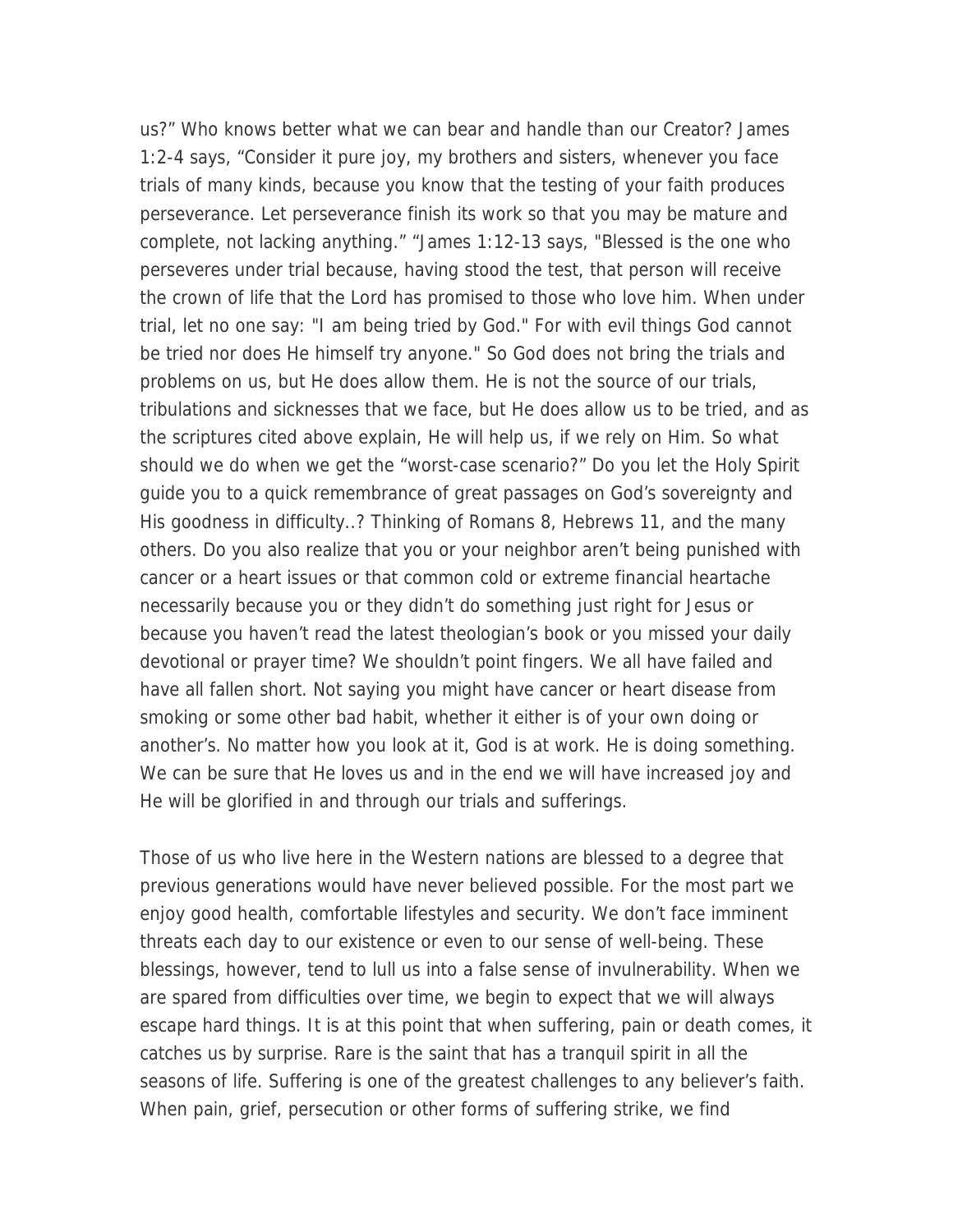ourselves caught off guard, confused and full of questions. Suffering can strain our faith to the limits. II Cor. 4:8-10 -- "We are afflicted in every way, but not crushed; perplexed, but not driven to despair; persecuted, but not forsaken; struck down, but not destroyed; always carrying in the body the death of Jesus, so that the life of Jesus may also be manifested in our bodies." Paul made no attempt to mask his pain in some kind of fraudulent piety. Neither does he flee into a fantasy world that denies the reality of suffering. Paul freely admitted the pressure he experienced. We all know what it means to be hard pressed! We have troubles in our jobs, troubles in our marriages, troubles in our everyday relationships, troubles in finances our cars... Then add to that the death of a loved one or the difficulty of dealing with a long term or prolonged illness or even just a common cold. We all feel the pain of being hard pressed. AAAn understanding of God's goodness and His sovereign power are necessary to cope with life in this fallen world. I want to teach people that life is extremely fragile and that we are to guard and protect that which God has given us, but we also need to recognize that there isn't a person in this sanctuary or in any other sanctuary, who can't have his or her whole world change with a single phone call. These are heavy truths, and I know they don't make for a feel-good sermon, but it's better to know these truths than to pretend it's not reality. I do know that we all have a tendency to suppose that we can carry far less than we really can. It seems that every time I pray God one more straw and I'm finished and I will be broken and it seems it is at that very moment God allows a fresh new load to be applied, as if He is saying, Don't tell me how much you can bear!" God knows our limits far better than we do! The promise of God isn't that He will give us no more than we want to bear; the promise of God is that He will never give us more than we can bear. Then in contrast to that very verse we read in Matthew 11:28-30 and we see, "Come to me, all who labor and are heavy laden, and I will give you rest. Take my yoke upon you, and learn from me, for I am gentle and lowly in heart, and you will find rest for your souls. For my yoke is easy, and my burden is light." I can say of a surety that it does not always seem to me that the burden that God allows me to carry is light. In some ways it almost seems as if it is a false pretense, but HIS WORDS ARE TRUE! He does give rest to those who are heavy laden. The words easy and light are relative terms. Easy is relative to a standard of difficulty. Light is relative to a standard of heaviness. What is difficult to bear without Christ is made far more bearable with Christ. What would be a heavy burden to carry alone is made to be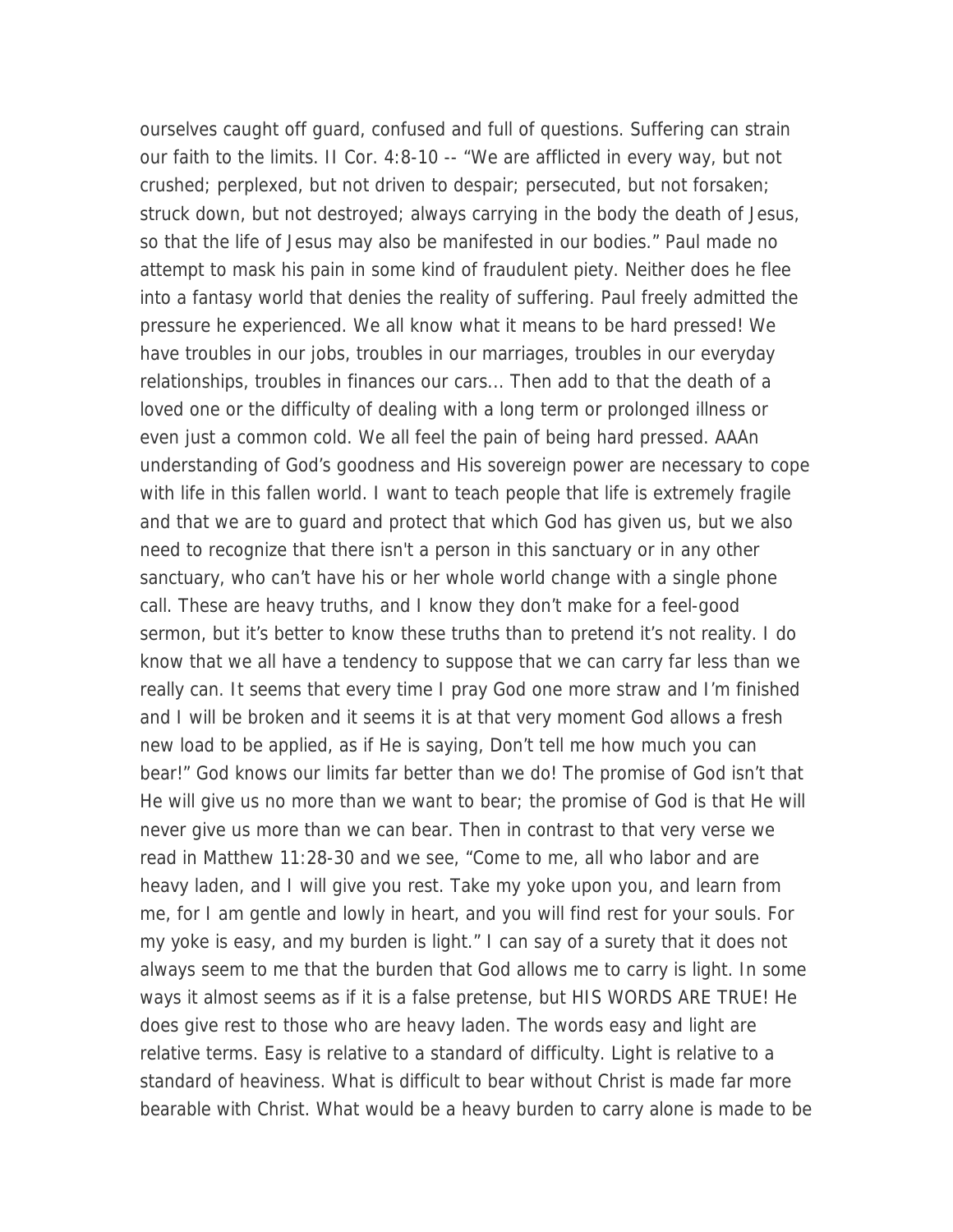a far lighter burden to carry with His help. It is His presence and His help that make it possible for us to stand up under the pressure. Christ is our shield that prevents the pressure that comes upon us from crushing us. There is no scandal in the mercy of God to the afflicted. Perplexity and confusion often accompany suffering. When we are stricken with illness or grief, we are often bewildered and confused. Our first question is, "Why?" We ask, how could God allow this to happen to me? There is an element of surprise that's connected to suffering. We learn early that pain is part of life, but it is a slow learning process. Usually starting with an earache or an upset stomach or burning our hand on the stove as a child. It's when we view our suffering as meaningless and without purpose that we get tempted to despair. The message that we have as Christians is that pain and suffering and even death, our death is not unto death, but unto life. We have a hope, The Hope! In Christ! We may be perplexed, but we should not despair! The pains of suffering in itself could be enough to drive us to despair, if we were not persuaded of the redemption that lies before us. Still even that redemption is not always enough to keep our eyes focused where they should be and we find ourselves approaching the rim of despair, just as Moses did in Numbers 11:15 – "If this is how you intend to treat me, just go ahead and kill me. Do me a favor and spare me this misery!" or with Job in Job 3:11-13 – "Why wasn't I born dead? Why didn't I die as I came from the womb? Why was I laid on my mother's lap? Why did she nurse me at her breasts? Had I died at birth, I would now be at peace. I would be asleep and at rest." And also even with Jeremiah in Jeremiah 20:14-15, 18 – "Yet I curse the day I was born! May no one celebrate the day of my birth. I curse the messenger who told my father, Good news—you have a son!"… "Why was I ever born? My entire life has been filled with trouble, sorrow, and shame." It is when suffering lingers that we are pushed to the depths. At all costs we need to make sure that the decisions we make are not made from a point of utter despair. At all times we must keep the goal of redemption in mind lest our hope be swallowed up by despair. And the only way to avoid despair is to place our faith and trust in Jesus Christ. David summed this up well in Psalm 27:13 – "I would have lost heart, unless I had believed that I would see the goodness of the Lord in the land of the living." Just as Paul said, "we are perplexed but not in despair." Paul also wrote in II Corinthians 1:8-10 – "For we do not want you to be unaware, brothers, of the affliction we experienced in Asia. For we were so utterly burdened beyond our strength that we despaired of life itself. Indeed, we felt that we had received the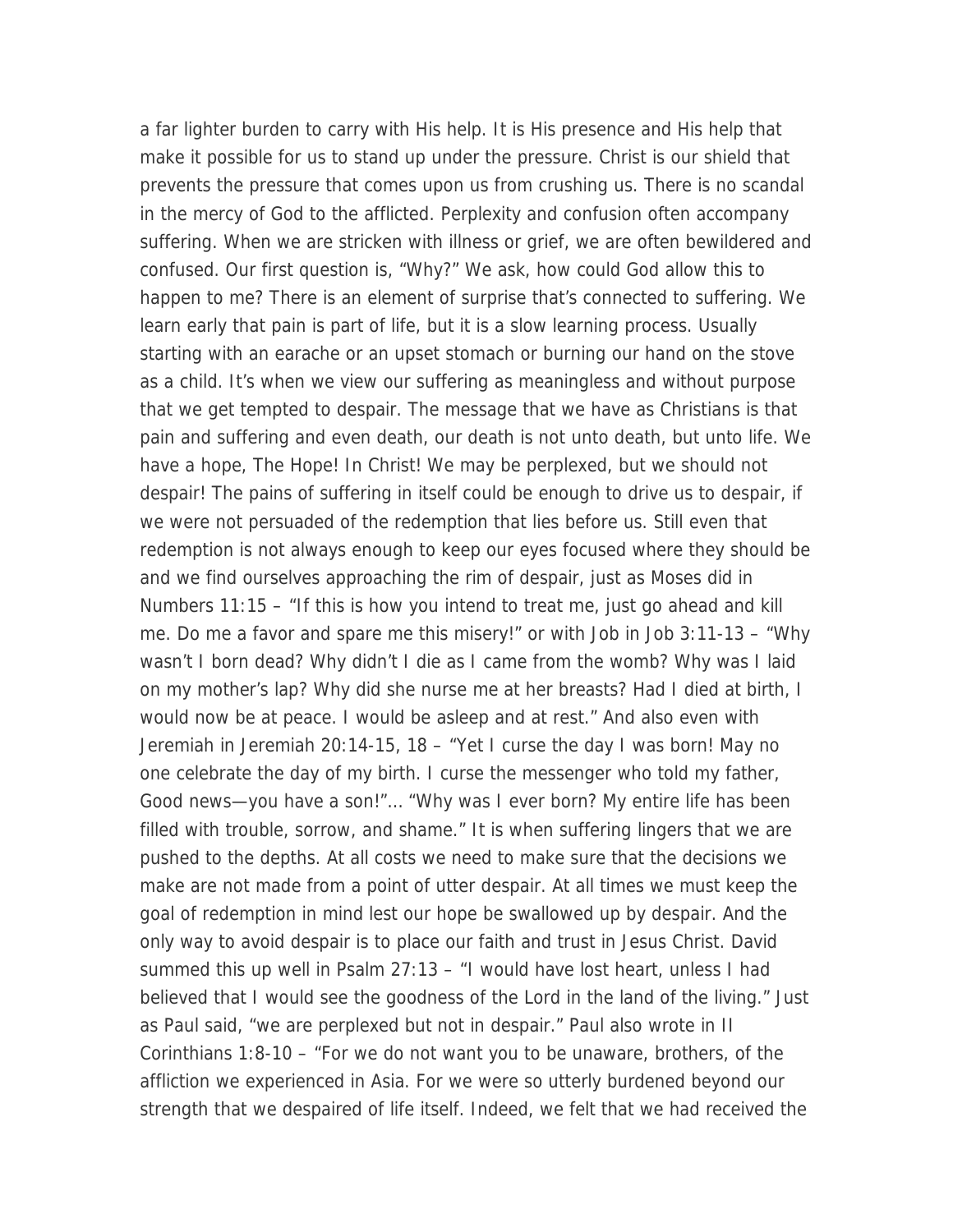sentence of death. But that was to make us rely not on ourselves but on God who raises the dead. He delivered us from such a deadly peril, and he will deliver us. On him we have set our hope that He will deliver us again." Paul had entered into despair, but it was not utter despair. It was limited, because he knew the promise of Christ for victory over death.

We must keep in mind that no one has ever been called to a greater suffering than that of the suffering of God's only begotten son! When Jesus went to pray in Matthew 26:37-39 "Jesus took Peter and the two sons of Zebedee along with him, and he began to be sorrowful and troubled. Then he said to them, "My soul is overwhelmed with sorrow to the point of death. Stay here and keep watch with me." Going a little farther, Jesus fell with His face to the ground and prayed, "My Father, if it is possible, may this cup be taken from me. Yet not as I will, but as you will." Luke took it a bit farther and said in Luke 22:44 "And being in agony, He prayed more earnestly. Then His sweat became like great drops of blood falling down to the ground." We can say and know from this that Jesus was sorrowful and deeply distressed." Jesus was conscious of His mission. He knew He was under a death sentence. His suffering was terminal and God the Father afflicted Him with every terminal disease. To carry this burden was His vocation. His calling! To bear this pain and disease was His mission. The magnitude of this horror is beyond our understanding. But He understood it because it was His to bear. I want you to see the cross was not Satan's idea! The way of suffering was God's plan! The passion of Christ was not the result of human contingency. It was not the accidental contrivance of Caiphas, Herod or Pilate. The cup was prepared, delivered and administered by the Sovereign, Almighty God! Jesus qualified His prayer! He didn't name it and claim it. Jesus prayed "If it is Your will." Jesus knew His Father well enough to understand that it might not be His will to remove the cup, because the story doesn't end with; and the Father repented of what He had planned and removed the cup and Jesus lived happily ever after. Jesus said, as found in Luke 22:42 "Nevertheless, not My will, but Yours, be done." Our prayers should always be requests made in humility and submission to the Father's will. The prayer of faith is a prayer of trust. The very essence of faith is trust. We trust that God knows what is best. To have the spirit of trust includes a willingness to do what the Father wants us to do and Christ embodied that trust in the garden of Gethsemane. Isaiah 53 identifies Jesus as the suffering servant. Jesus endured His suffering in order to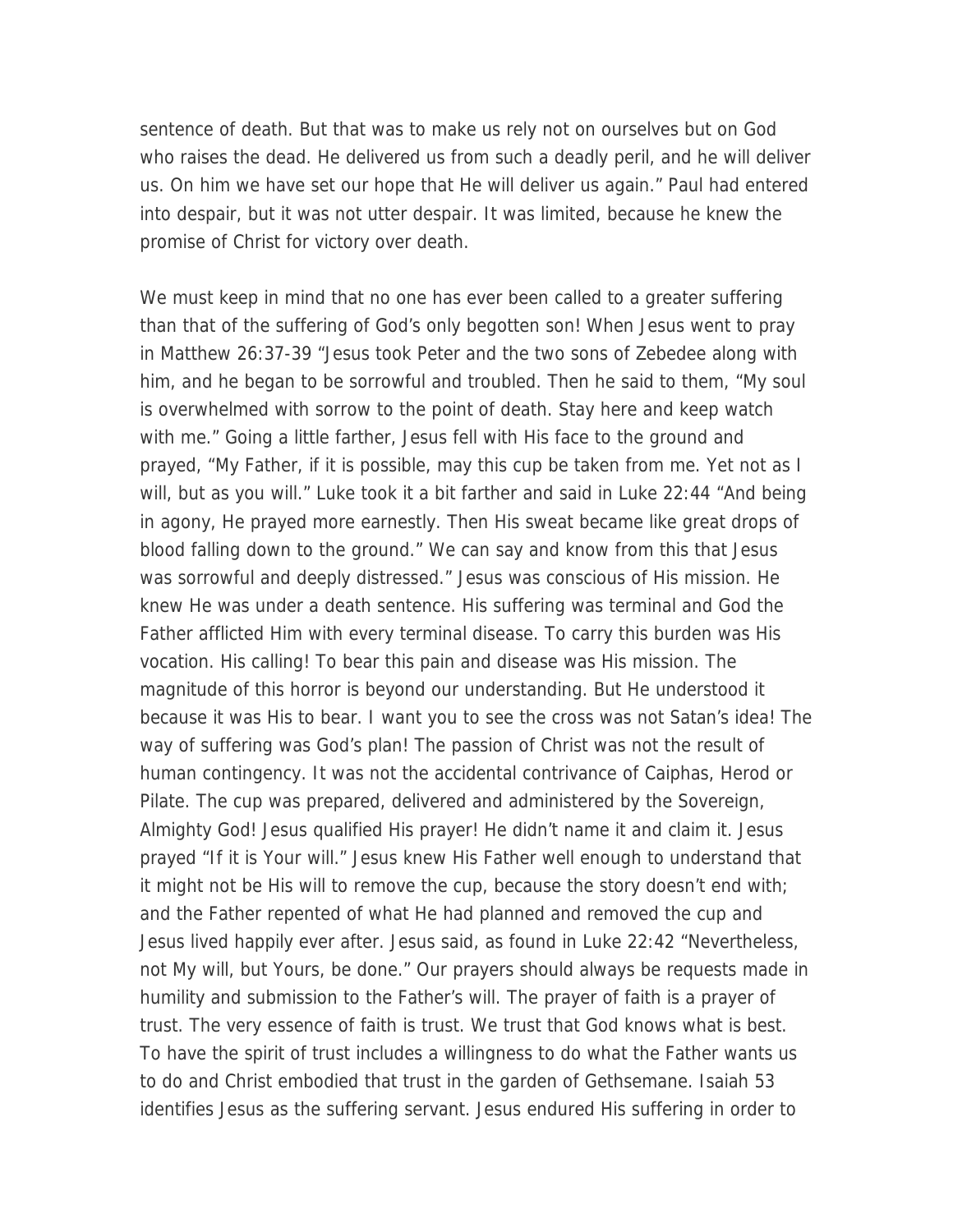redeem His people. But those He redeemed are not thereby delivered from all pain, suffering and misery. Indeed, as we shall see, we as His people are called to participate in His suffering. Because of Christ, our sufferings are not useless. They are part of the total plan of God, who has chosen to redeem the world through the pathway of suffering. Our text today is I Peter 4:12-19. I will start by saying that it's not possible to exhaust the text of I Peter 4:12-19 in one session. John Stewart Mill said that God can't be both all loving, and all good, and be omnipotent. This problem of suffering is what made Anthony Flue an atheist. British Atheist Bertrand Russell was a philosopher, logician, mathematician, historian, and social critic; he was inspired by John Stewart Mill.

The question of suffering shouldn't really be why there is so much suffering in the world, but it should rather be why there is so little suffering in the world. The problem of suffering is based on two things that we don't understand. We don't understand the character of God and we don't understand the seriousness of sin whether it is in our lives directly because of our own actions or in the lives of others and how it affects us and them or how it is based in the sinful world we live in and affects us all. Peter says in I Peter, "Let those who suffer according to God's will, entrust their souls to a faithful Creator, while doing good." What Peter is saying is that it is now our vocation to suffer for the glory of God because we are Not Here by accident, but According to the Will of God. This is a wonderful Biblical and Christian principal and conviction. Consider for a moment that, if I were to think that my pain and suffering happens because of blind chance or because of the collision of atoms that are running rampant in the universe outside of the will of God, then I am of all people the most to be pitied. God knows everything! He sees and knows all of what is happening. He doesn't miss anything. But if I know that whatever pain or suffering I bear comes to me by my loving heavenly Father then I can say just as Job did, that the Lord gives and the Lord takes away. And that is what enables us to say, "Blessed be the name of the Lord," in the depths of our deepest troubles and despair.

I Peter 4:12-19: 12 "Beloved, think it not strange concerning the fiery trial which is to try you, as though some strange thing happened unto you: 13But rejoice, inasmuch as ye are partakers of Christ's sufferings; that, when his glory shall be revealed, ye may be glad also with exceeding joy. 14If ye be reproached for the name of Christ, happy are ye; for the spirit of glory and of God resteth upon you: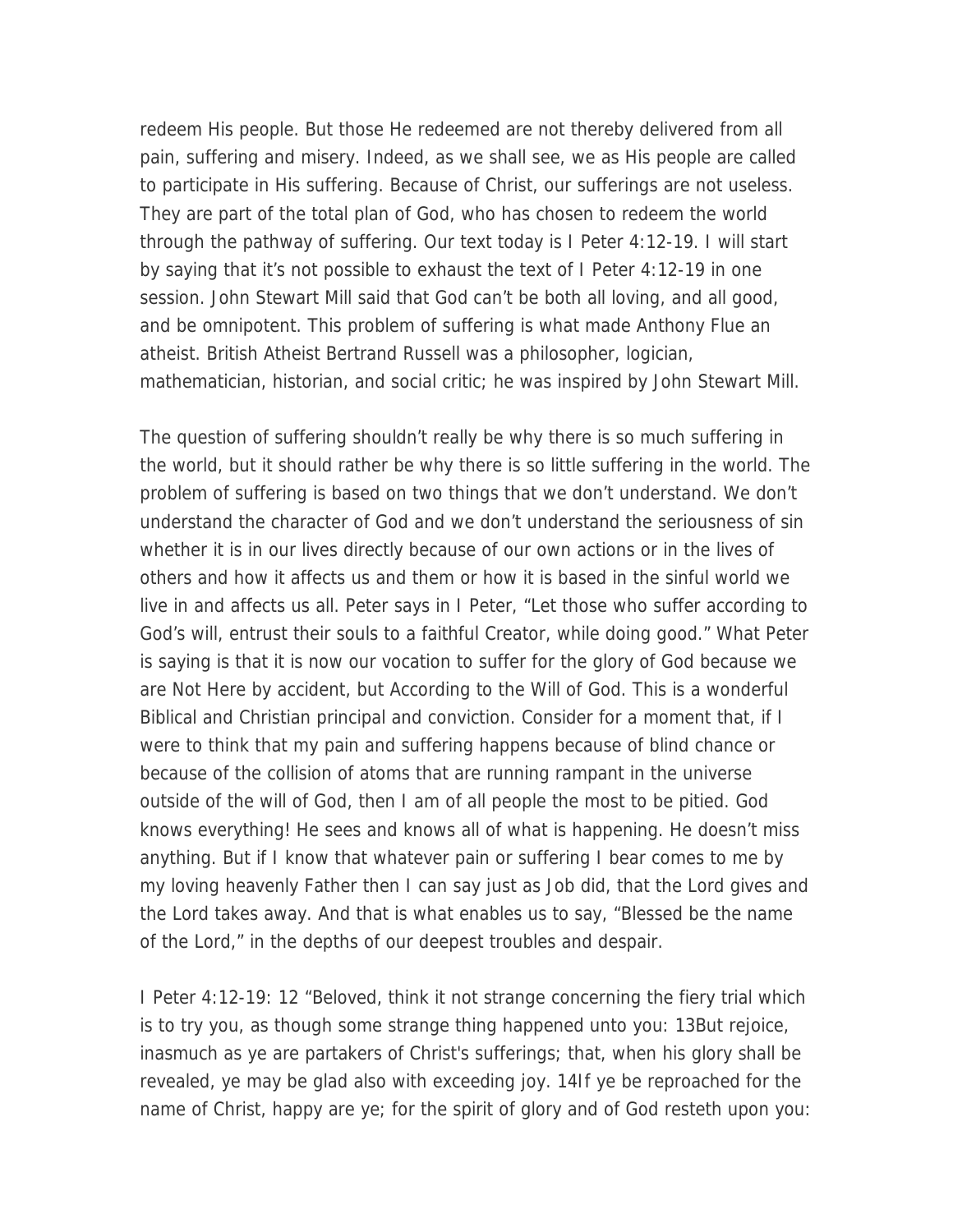on their part He is evil spoken of, but on your part He is glorified. 15But let none of you suffer as a murderer, or as a thief, or as an evildoer, or as a busybody in other men's matters. 16Yet if any man suffer as a Christian, let him not be ashamed; but let him glorify God on this behalf. 17For the time is come that judgment must begin at the house of God: and if it first begins with us, what shall the end be of them that obey not the gospel of God? 18And if the righteous scarcely be saved, where shall the ungodly and the sinner appear? 19Wherefore let them that suffer according to the will of God commit the keeping of their souls to Him in well doing, as unto a faithful Creator."

This is the Word of God and it speaks to us on this matter of profound importance in suffering and what it means to suffer, as a vocation, as a calling, as a Christian, and how we should handle it and view it as we live here in the valley of tears, we should take this scripture to heart. Throughout the study of I Peter we see many doctrinal and philosophical issues that get addressed. Just before this set of verses we just read from verses 12-19 we read in vs11 and see that Peter is discussing the glory of God and Peter speaks of, in what does God's glory consist? The answer to that question, as seen in verse 11 is God is glorified "in all things, through Jesus Christ." 11b "that God in all things may be glorified through Jesus Christ, to Whom be praise and dominion for ever and ever. Amen." Notice here how Peter turns from the high note of God's glory to the dissonant note of the suffering of the people of God in this world. We look at the glory and the majesty of God's eternal, self existent being, which so transcends everything creaturely, that it causes us to fall on our knees before Him, but in the midst of this great symphony that Peter giving us, there is this note of discord, a dissonant note, that gets sounded out. There is something here that doesn't seem to make sense. And Peter knows that. As he goes from verse 11 to verse 12 he now turns his attention from the glory of God to the suffering of God's people in the world. Notice how he begins this consideration… Verse 12 starts with, "Beloved, do not think it strange concerning the fiery trial which is to try you as if some strange thing has happened to you." Notice twice here Peter speaks of something strange. Something that doesn't seem to fit! Something that doesn't make sense! An anomaly of and in the Christian life! A matter that brings concern to those who hear of it! And that, which is so seemingly strange, is the presence of pain and suffering in the Christian's life, all under the watchful eye of God. The British Atheist Bertrand Russell became an atheist, when he was a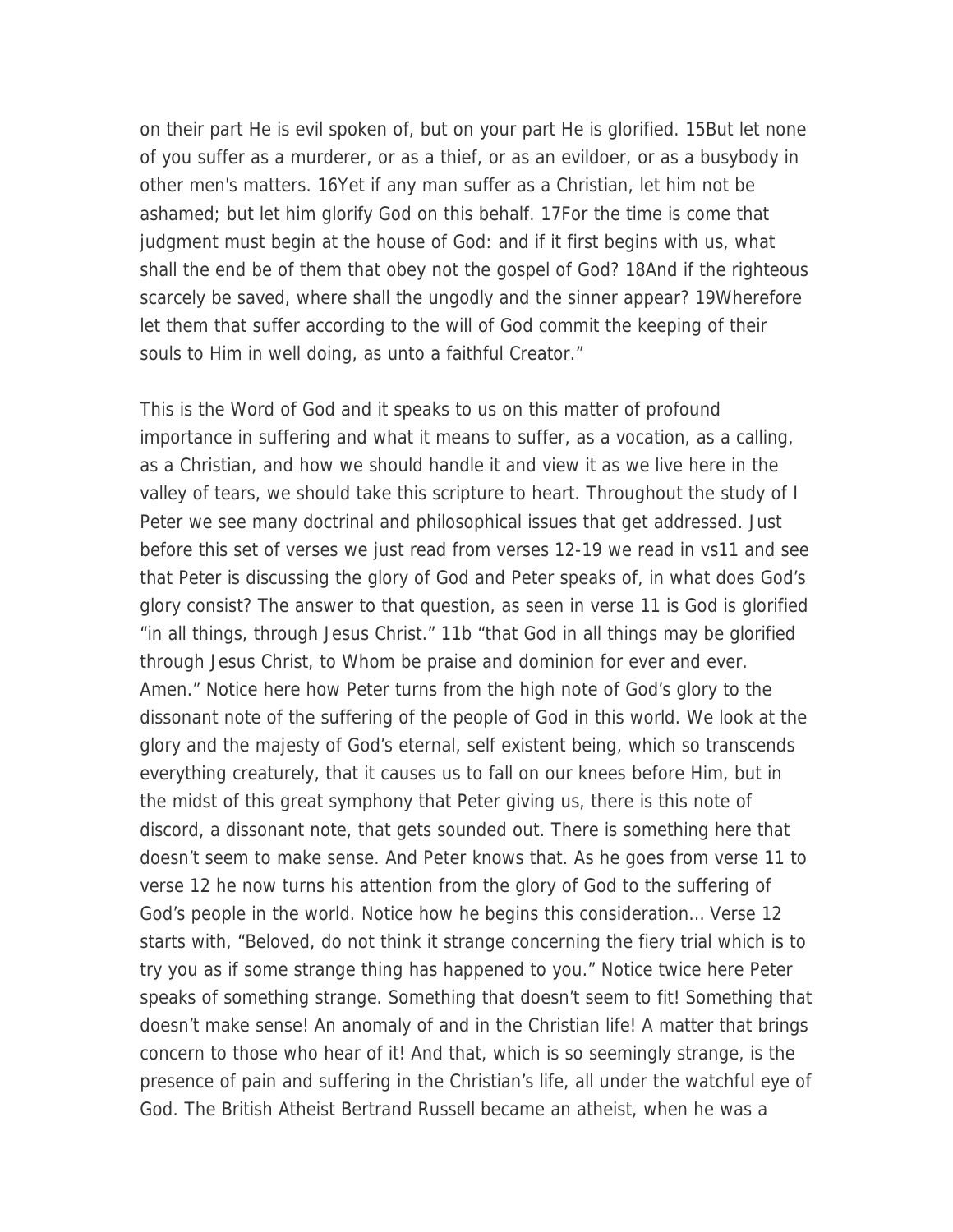teenager, when he was exposed to an essay by the British Philosopher John Stuart Mill. In that essay it Mill argued against the existence of God by saying, if everything must have a cause then God must have a cause and if God must have a cause then God is just like any other part of creation and that makes God not God, at least He isn't the God that we know of from the Biblical standpoint. That thought process represents a fundamental misrepresentation of the law of causality. The law of causality doesn't state that everything must have a cause, but rather that every effect must have a cause. The latter part of the statement is made true by its very definition. Every effect must have a cause. Not everything must have a cause. There was another man from England who was the son of a Methodist minister, an evangelical Methodist minister, a scholar, a pastor, a man who delivered messages at Oxford, and elsewhere. This brilliant pastor had an equally brilliant son, who became an atheist at the age of 15. And the irony is, that the reason he became an atheist was because of the very same philosopher John Stuart Mill. But it was another thesis of Mill that captured this young mans mind, it was Mill's statement that "God can't be both omnipotent and all loving." To say it another way, he took it to mean that God can not be both omnipotent and good. Because if He is omnipotent and yet allows the atrocities that befall human beings in this world, the vast dimension of pain and suffering that is our everyday experience, if God were omnipotent then He would have the power to stop all this and since He doesn't stop all this, that is proof positive that God is neither good, nor all-loving. On the other hand, if He is good and all-loving and doesn't want to see this savage brutality that afflicts the human race stop, then that must mean that He is incapable of stopping it and then therefore He is not omnipotent. Do you see what Mill was saying? Do you feel the weight of that argument? Well this 15 year old boy, the son of the evangelical minister felt the weight of it and came to the conclusion that there must be no God at least not certainly the God of the Bible.

Later on in the cause of his atheism, Anthony Flue told a story, which was a parable. It is one of the more famous parables in the English language, save, except for the parables of Jesus. He tells the story of two explorers who were wandering in the jungle and wilderness far removed from any civilization and as they were cutting through the brush they came upon a clearing with a beautiful, wondrous, perfect garden, in the middle of no-where. With not a weed anywhere to be found, looking perfectly tended. Perfect straight lines! Perfect rows! Row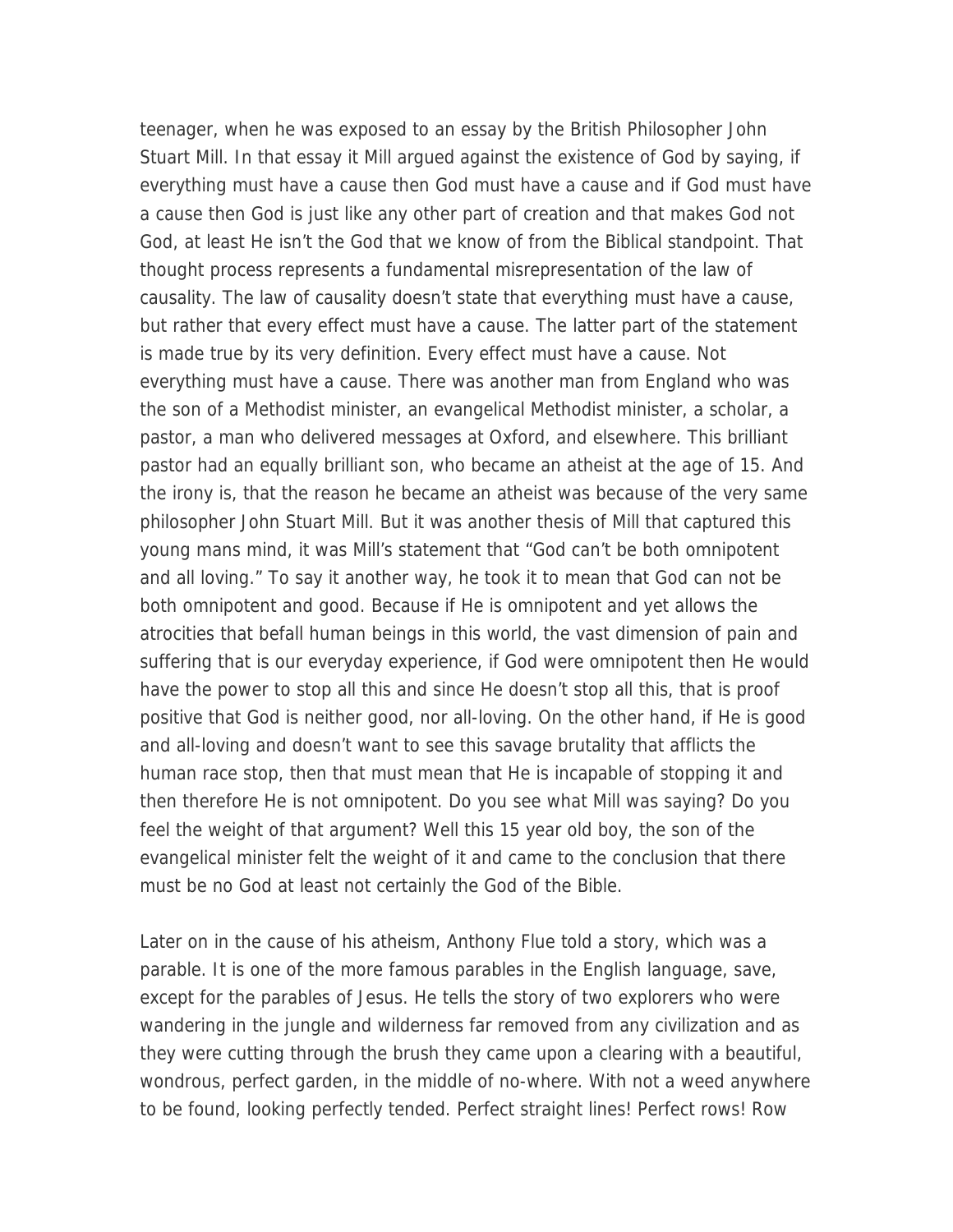after row after row! One explorer looked at the other and asked the question, WOW! I wonder where the gardener is! So they decided to wait for him. And they waited and waited and waited and no gardener showed. So one explorer said to the other we must have been mistaken. This must be one of those inexplicable freaks of nature. So let's move along. The other said no, maybe the gardener is just invisible, and we can't see him, as he is busy tending the garden and we just aren't able to see him. So the explorers decided to set a trap. They put wire fencing up and hung bells on the wires, so that if the gardener bumped the wires as he was tending the garden, the bells would ring and they would know that the gardener was there. So they set their trap and they waited and waited and waited… And the bells didn't ring! So one explorer looked at the other and said see, so much for the invisible gardener! He's not here! The other said well, I'm not done yet! Maybe this gardener is not only invisible, but maybe he is also immaterial, so that he doesn't have a body by which for him to bump the wires and ring the bells as he is tending the garden. So the philosopher with his parable said that what has happened with the concept of God is that **He has died the death of a thousand qualifications and he said in the final analysis; what is the difference between an invisible, immaterial God and no God at all? And of course the answer to that question screams! The garden! What about the garden? The difference is the garden. How do you account for the perfect design of a perfect garden without a designer?**

I'll come back to this parable in just a bit. But this whole question that he raised in this parable so many years ago has been on my mind. I think we all know who Ben Stein is. The dry eyes guy. He has a movie coming out in the spring. It is titled Expelled! It will be highly controversial. He addresses in this movie what is happening to professors and teachers in the colleges and high schools who have had the audacity to suggest that the universe may be here as a result of intelligent design, rather than as the result of a cosmic accident. As we all know, throughout all the history of western science, the work of philosophy and the philosophical foundations of science, have promoted free inquiry of any question of this type, with the virtue of having the courage to take you where ever the evidence may lead you, but then all of sudden here in America there is an inquisition going on against free inquiry through either philosophical or theological involvement. School boards are ruling in many places that any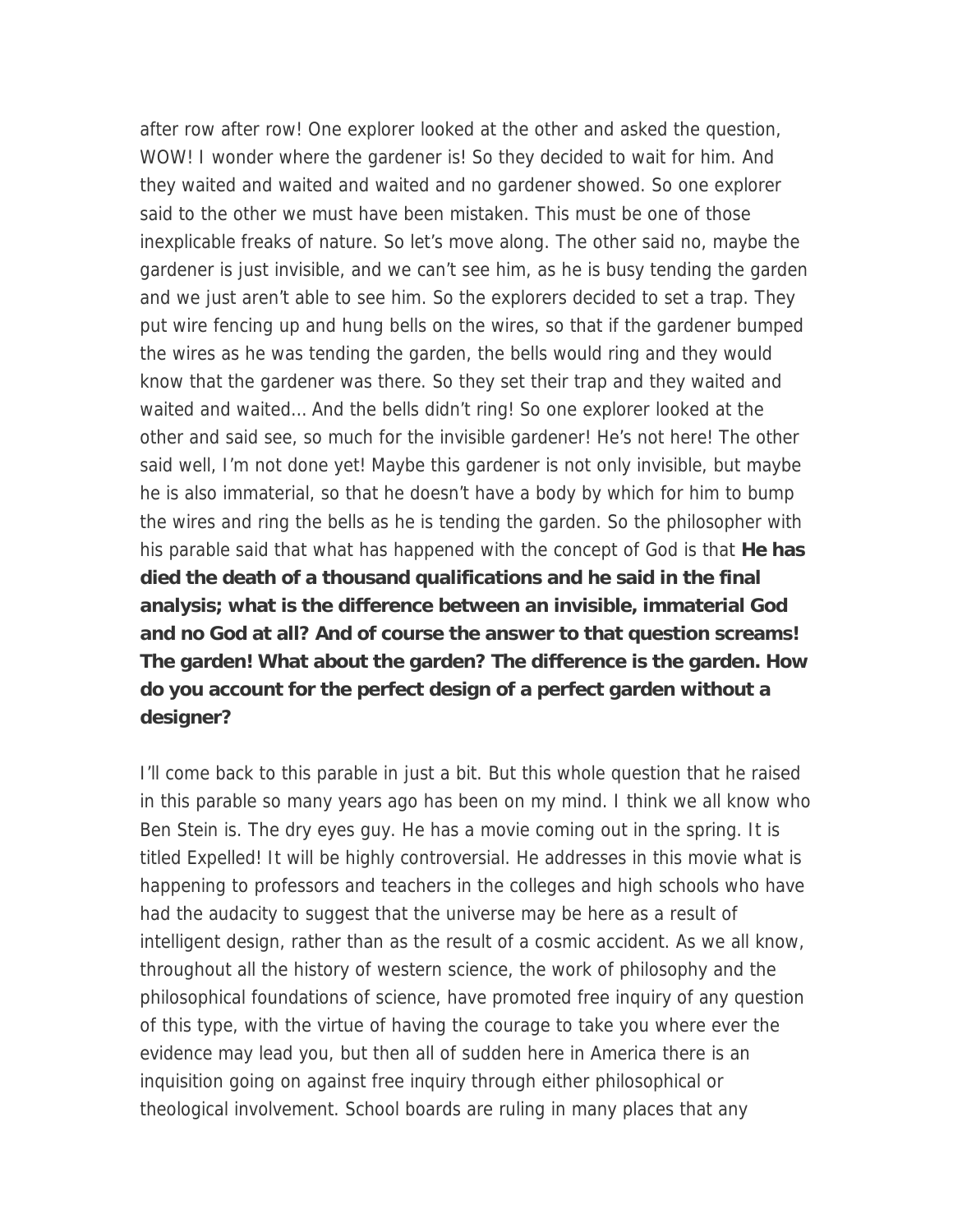teaching of intelligent design is out of bounds within the school system. And **That my friends is an unintelligent decision.** Because what is at stake isn't just Christianity, religion or theology but the act of scientific inquiry itself. And during this debate, one of the most remarkable things that has come out in the last few years, came out of Great Britain, where the author of this parable I gave you, Anthony Flew, one of the most well known Atheists of our time, has suddenly Changed His Mind. He has come to the conclusion that the evidence for God is compelling and that intelligent design isn't simply an optional theory but is a philosophical necessity. And it is interesting to note how that Flue's conversion has impacted the Atheist community. The blogosphere went crazy! And this poor man has been all but assassinated by philosophers and scientists that say that the only reason he has changed his mind is that he has entered into some state of dementia in his old age and he is losing his mind. So Flue took it upon himself to write a book explaining why he changed his mind. And if you read the book, you will see that you aren't reading the writings of some demented, crazy person. Ian Hutchinson, Professor and Head of the Dept. of Nuclear Science and Engineering, MIT said, "Anthony Flew's book will incense atheists who suppose (erroneously) that science proves there is no God." British philosopher Flew has long been something of an evangelist for atheism, debating theologians and pastors in front of enormous crowds. In 2004, the news reports announced that he had changed his mind and his book "There Is a God: How the World's Most Notorious Atheist Changed His Mind," tells us why.

I said I'd come back to Flue and the parable of the garden... You know what made him become an atheist in the first place was not the business of the garden in the wilderness; it was the problem of suffering. When he was 15 years old, he read John Stewart Mill and saw Mill's saying that God can't be both allloving or all-good and be omnipotent, knowing all the suffering that we go through and deal with, knowing that God was supposed to be all-good and allloving, yet so much suffering. Flue couldn't answer Mill's criticism of Christianity. Philosophers call the problem of pain, suffering and death the Achilles heel of the Christian faith. But Flue came at it from a different way. He said that, whenever you assert the existence of something you have to take into account whatever evidence works against it. For example, if you are going to say that the world is round, you have to first overcome all the evidence that appears and is given to the naked eye that it is flat. And the idea of a round world was a long time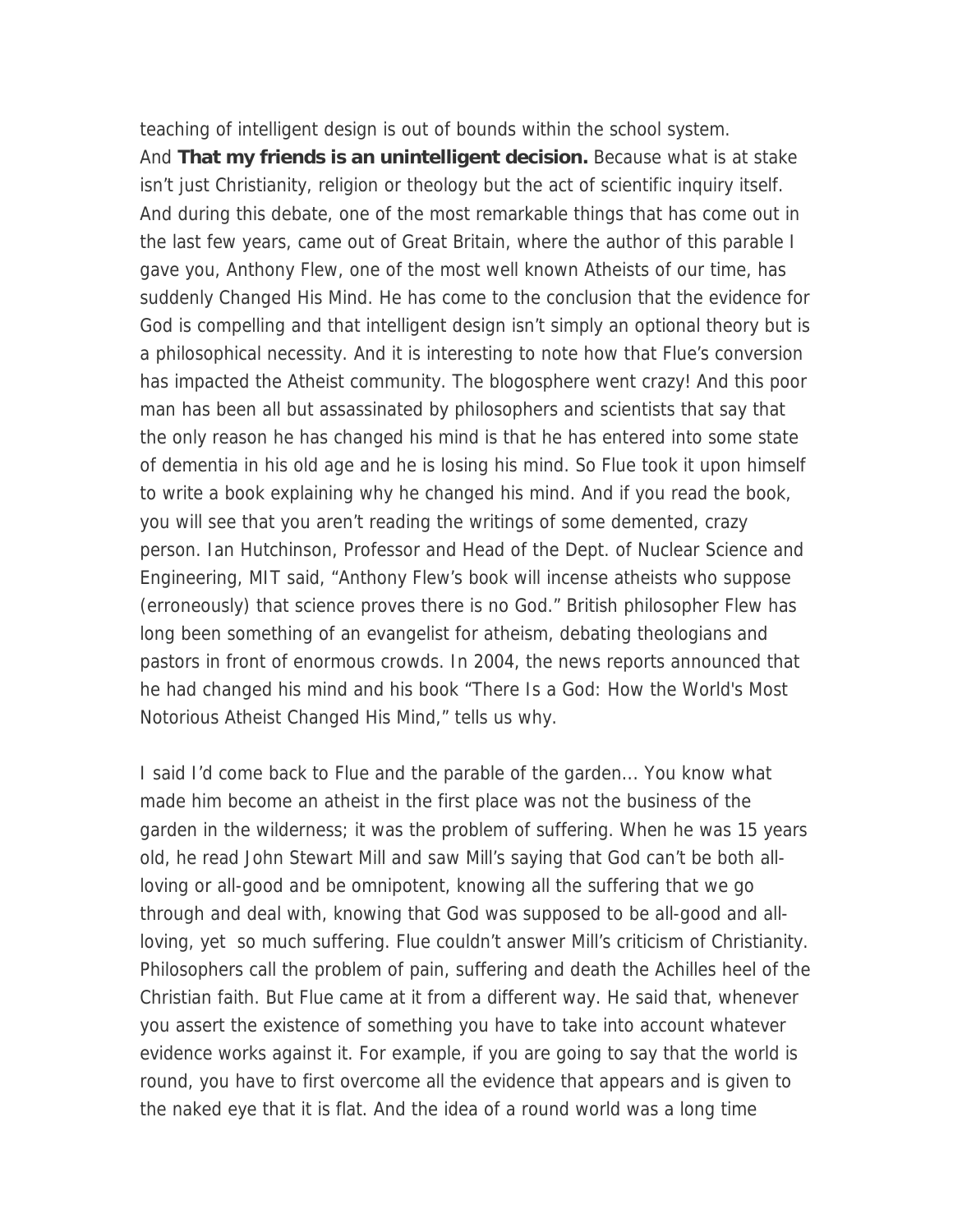supplanting the idea of a flat earth, because it was strange. It was so strange that it seemed that the easier explanation for this earth would be to continue to believe that it was flat. If we were to look at each of our high school physics books or science books we would see that many things are changed and many of the things would be downright laughable. Some of it would appear to of come from out of the middle ages. Many things have been put aside. What happens in the scientific world is that there are paradigms, models and theories that attempt to describe all of reality. But so far no scientific theory of the world has ever been able to be free of contrary evidence. Uniformitarian Geology is a scientific truth. The changes in this earth have developed in a uniform, slow changing way, not as a result of some sudden catastrophic moment that changed everything. Not saying that there haven't been some catastrophic changes, there have been, but in general, things change slowly. However the uniformitarian geologists have this problem of the Mastodon's that were frozen in the icecaps with undigested tropical food in their bellies. That tropical food didn't get there slowly. Tropical fish don't live in the freezing polar waters! Every theory has counter evidence and if that counter evidence become too severe or too strong you have to change your theory. So back to what Flue said, he was listening to his dad in church that God is all-good, all-loving, omnipotent and all-powerful I saw strange things. What about the war camps? The Ukraine and Joseph Stalin, The Holocaust, The Camps, The Nazis, Hitler and the Jews, Sadam Hussein and the Arabs. Sadam killed more Arabs than any man in human history. Sometimes just for the fun of it. There is unspeakable suffering and pain in this world. If your eyes are open and you are seeing this, you have to raise the question, just as they did in the Bible, Why? Why? Why, do the wicked prosper and the righteous suffer? It just doesn't make sense. Psalm 37:12-14 says the wicked "plot against the godly; they snarl at them in defiance. The wicked draw their swords and string their bows to kill the poor, the needy and the oppressed, to slaughter those who do right. But verse 13 says, "But the Lord just laughs, for He sees their day of judgment coming." There aren't too many people who in the midst of pain, suffering and death can look to the heavens and say as Job did in Job 1:21, naked came I from my mother's womb. Naked shall I return. The Lord giveth and the Lord taketh away. Blessed be the name of the Lord! Though He slay me, yet will I trust Him! Now for someone to be there, rather than where Flue was when he was 15, they have to have a profound understanding of the character of God and a profound trust in His goodness. Now I'd like for us to see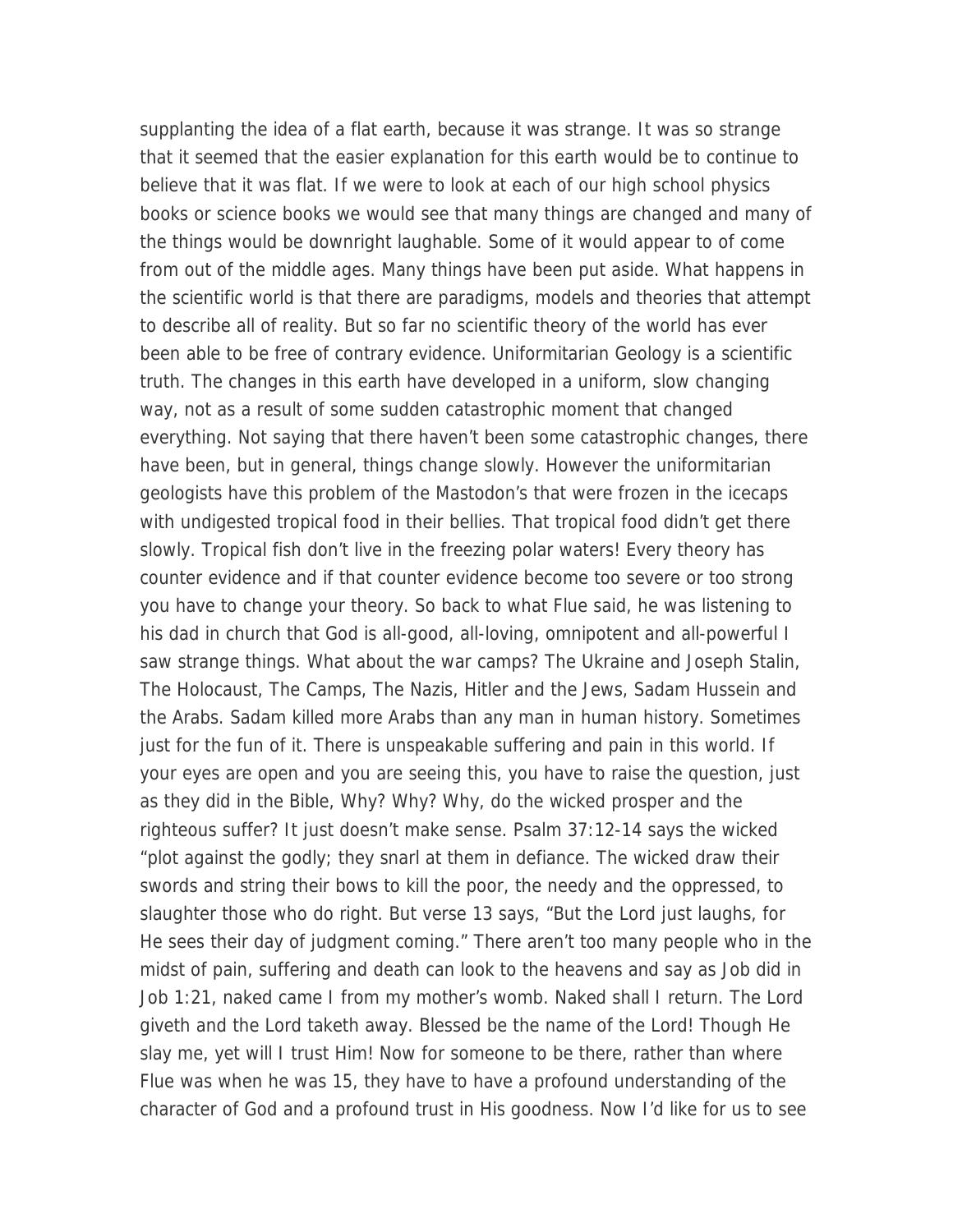how Jesus answered that question and how Peter answers the question why? Peter says in I Peter 4 why are you taken by surprise? Why do you think it so strange? Why was it that the Jews simply just couldn't believe that Jesus could be the Messiah? They were asking how could Jesus be the Son of God and have to suffer? What kind of a God would send His own Son to Golgotha? If you turn to Luke 13:1-5 you will see they came to Jesus and wanted to know what about those poor innocent people in Galilee that were giving their offerings and sacrifices when the soldiers of Pilate rushed in and slaughtered them, for no apparent cause, mixing their blood with the blood of the sacrifices? What about those 18 people that were walking down the street in Siloam minding their own business when the temple fell on them and crushed them? Where was God when that happened? If we look at Luke 13:5 we will see what Jesus said, Jesus answered them and said; well these are a couple of anomalies we don't have answer for. So maybe we need to adjust our understanding of the character of God? Or He could have said, I know the Bible says that He who keeps Israel neither slumbers or sleeps, but that is really poetic hyperbole and just think of how tedious and demanding it is for my Father to manage the affairs of this vast universe and mankind while keeping the stars and the planets in their courses and keep every atom in its place, but even my Father has to rest and on that day He was taking a nap when Pilate soldiers, unbeknownst to my Father killed those poor people. I'll take it up with Him to make sure that doesn't ever happen again. I know, I know I know I said that never does a sparrow land on the ground except my Father knows it and in fact every hair is known to Him and He counts the hairs on your head, but on that particular afternoon His attention was diverted for a second because he was busy counting the hairs on a particularly bushy hair fellow and His attention was diverted for a second and those poor 18 people were killed. NO! NO! NO. We all know that isn't what Jesus said! Nothing of the sort! So what did Jesus say..? He said unless you repent, you will all likewise perish. What He was saying to His disciples and through His disciples to us was this… It is something that most people don't take the time to consider. The question it seems to me isn't Why shouldn't God let that temple fall on those people's heads? These people had been in utter rebellion against their creator, from the day they were born. And when the God put His Son on the earth in front of Him they sought to destroy Him. The question it seems to me isn't why there is so much suffering in the world, but why is there so little? Why are we not all suffering in hell this very moment, in light of our blasphemous hostility to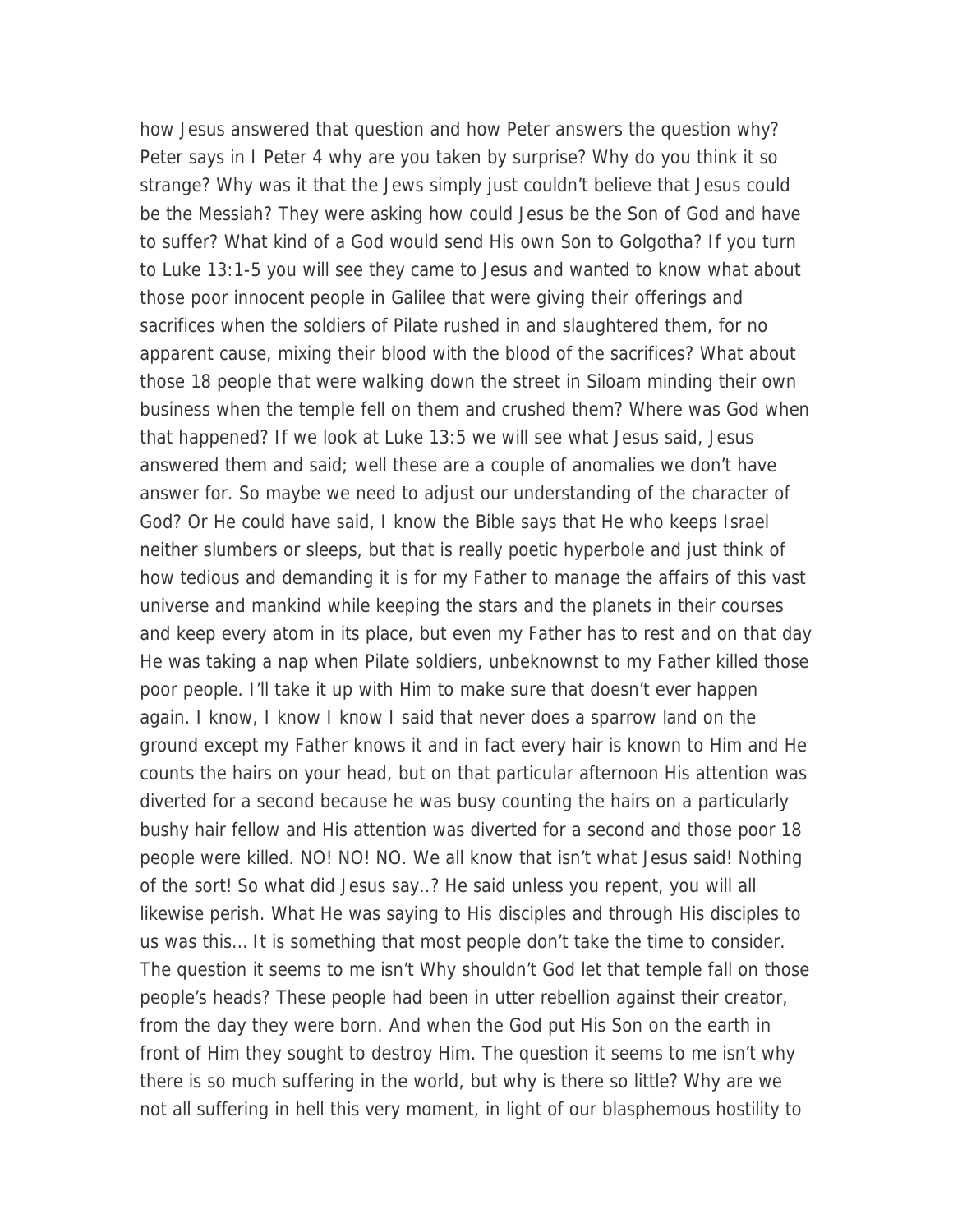our Creator? One of the reasons there is suffering, pain and death in this world isn't because God isn't good it is because He is a good God, but a good God will not allow evil to go unpunished. Jesus is saying you are asking the wrong question. Peter asks why we are looking at suffering and pain as if it were something strange. The word that he uses there in this verse is the same term we use for xenophobia. Fear of people who are strangers, people that don't fit into our mould. Well, beloved; he said, don't think it is strange concerning the fiery trial that comes to try you to mould you. Don't you understand that our trials are not without purpose? Don't you know that the God who has redeemed you counts your soul more valuable than gold and so as gold is refined in the fire, so are you refined? And though you suffer for a moment, the goal of God in your suffering is your redemption, not your destruction. I Peter 1:6-7 says, "So be truly glad. Rejoice! There is wonderful joy ahead, even though you have to endure many trials for a little while. These trials will show that your faith is genuine. It is being tested as fire tests and purifies gold—though your faith is far more precious than mere gold. So when your faith remains strong through many trials, it will bring you much praise and glory and honor on the day when Jesus Christ is revealed to the whole world." Well… You may say, that's true for us, but what about those who poor souls who are suffering in hell and those who will suffer and perish in hell. God knew well before they ever went to hell that that is where they would go. He even knew before the foundations of the world what they would choose. So what kind of a God would create a person already knowing that those would perish would create them anyway? What kind of God would do such a thing? A Holy one! That's who! You see the problem of pain, suffering and evil is based upon two things we don't know. We don't fully understand the character of God and we don't fully understand the seriousness of sin. And those are very weighty matters. Now I'm going to say something that is going to shock you. And because of the seriousness of the matter I want you to listen very carefully to what I am about to say, because if or when you decide to quote me I want you to get it right. Because it is going to shock you… Whoever said that God is all-loving anyway? John Stewart Mill said that if God is all-good, then He has to be all-loving. Why? Why does a good God have to love evil people? Tell me that! Why? Why does a good God have to love evil people? In fact, though there are some respects where He does love evil people, there are other respects where it says that He abhors them! On the one hand His benevolence goes out to all and on the other He says He abhors the wicked!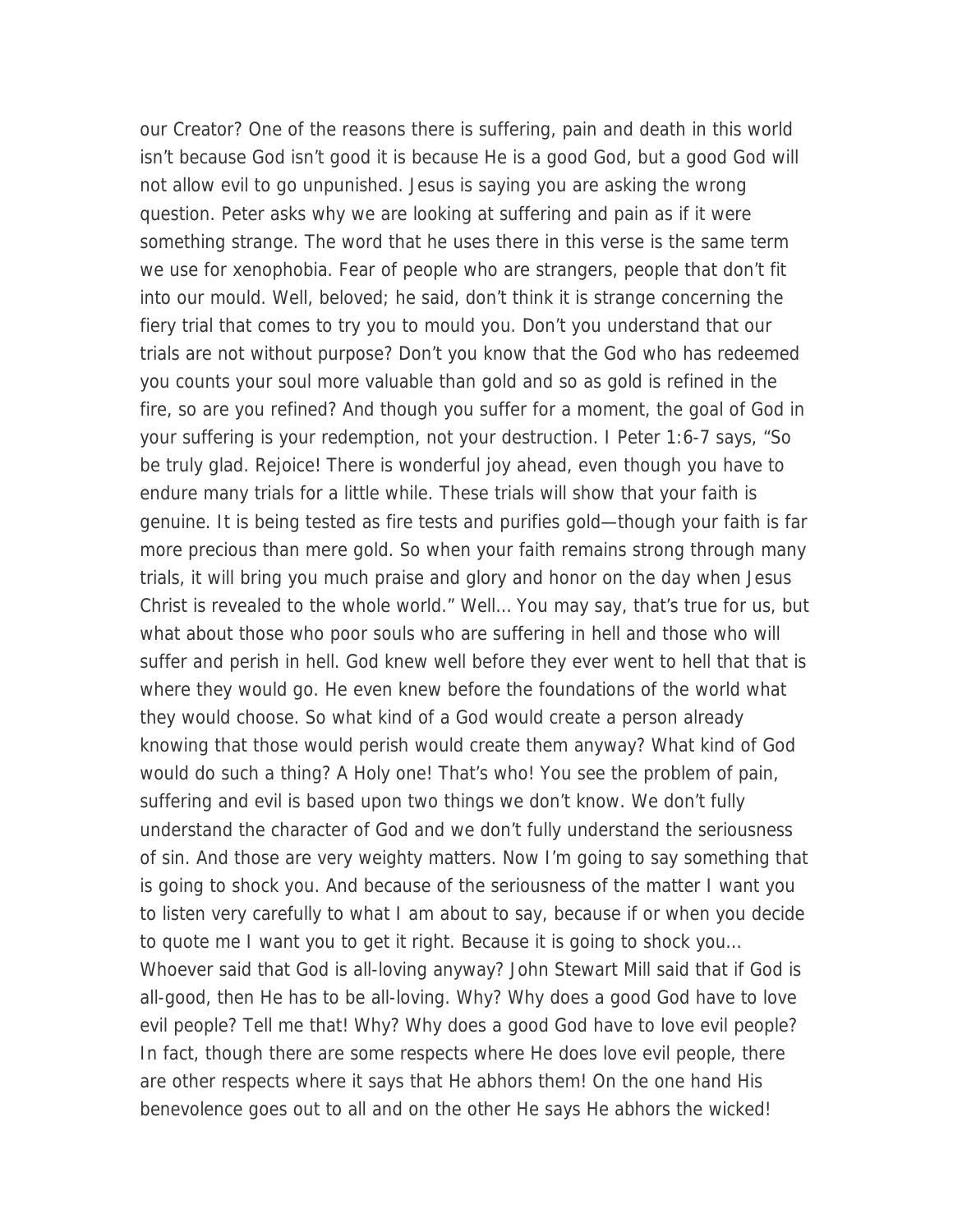Why shouldn't He abhor them? How about us? How about myself? Why should He even choose to love me? I have no inherent claim on the love of God. I wouldn't be here apart from it, but the fact that He loves me is not because He owes it to me and not because my character demands it… It's only because of the mercy and grace that transcends my understanding that He could love me at all. Don't think it strange he says, instead rejoice! Rejoice to what extent? Rejoice to the point that you partake of Christ's sufferings. Rejoice that your sufferings come as a result of your participation and identification with the suffering and humiliation of Jesus. We suffer because He suffered and He asked us to join Him in that suffering. His suffering was redemptive, ours isn't, but in our suffering we bear witness to the glory of His suffering. Paul wrote in Colossians, I fill up that which was lacking in the sufferings of Christ. Not in the sense that there was any merit or sufficiency lacking in the sufferings of Christ and in Jesus' passion, but rather what Paul was getting at is that Christ has invited all who are in Him, in this world, to taste of His suffering and to the extent for which we are able to share in the sufferings of Jesus' should be an occasion, Peter says, not for consternation, but for exceeding joy. If you are reproached for the name of Christ, blessed are you! We heard that in the Sermon on the Mount. For the Spirit of glory and of God rests upon you! Peter is saying here that he doesn't see a conflict between the glory of God and the suffering that exists in this world. On their part He is blasphemed, but on your part He is glorified. Then Peter starts to talk about where judgment begins in the house of the Lord, but I want to jump to the last verse of this section. To the conclusion, in verse 19, it says, "Wherefore let them that suffer according to the will of God commit the keeping of their souls to him in well doing, as unto a faithful Creator." Did you hear that? Let's hear that again, "Let those who suffer according to" According to what? According to the will of God! No servant is greater than His master.

Have you ever had to go to a hospital to minister to people who were terminally ill? Such as someone who is ill with stage four cancer or is in a state of congestive heart failure. Walking into their room can be like walking into a concentration camp and you try to minister and give hope. Trying to give hope to someone who is in grave and dire pain, in their deepest pit of suffering. Are we surprised by suffering or are we aware that it is a part of everyday life? People are surprised when they get a medical report that their disease is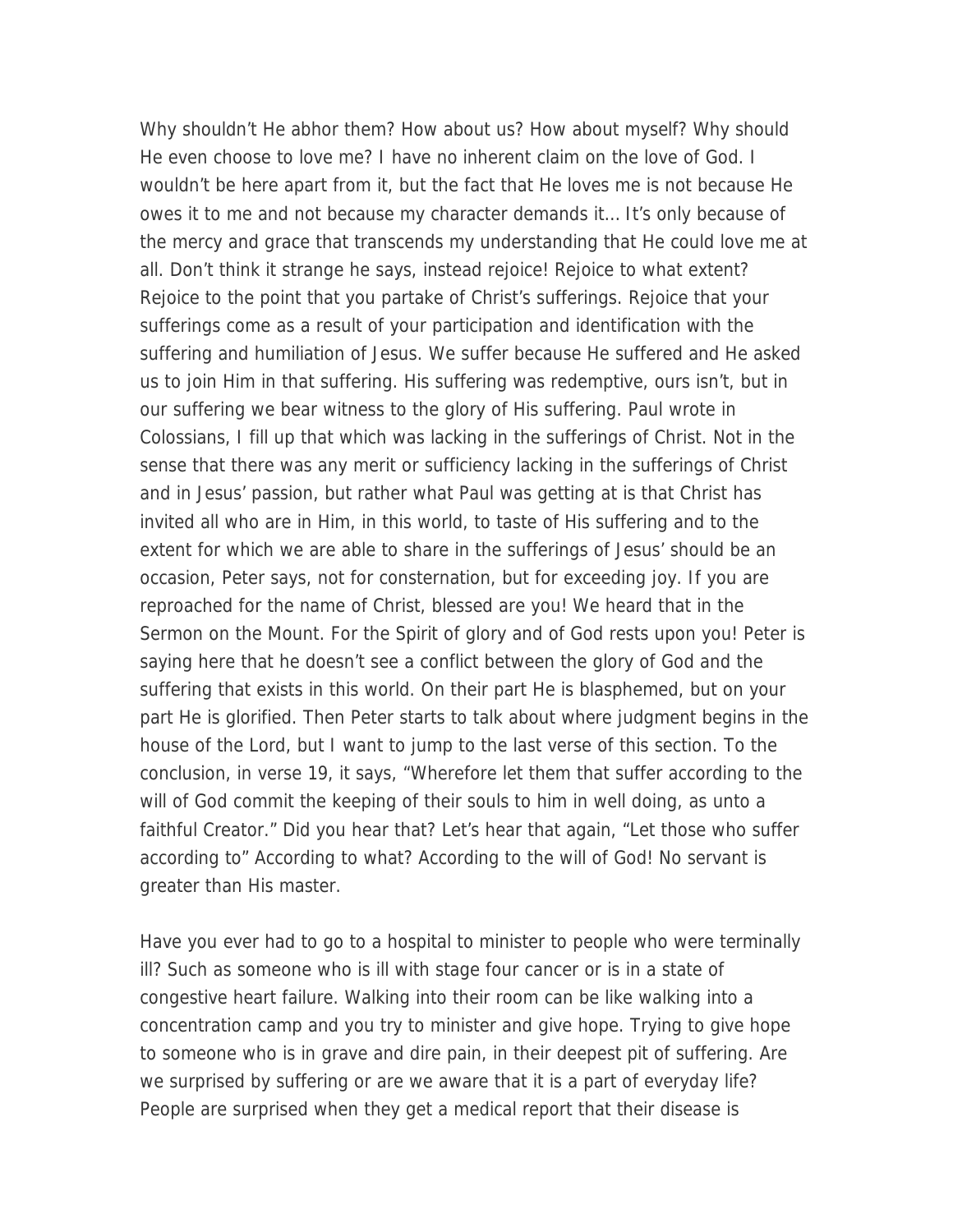incurable! Immediately a person's focus changes as they realize that they are now called to suffer. It doesn't matter if they were a banker, a physician, a school teacher, a truck driver or a farmer. You then realize that your vocation now is to suffer for the glory of God. God does not always will healing on this side of eternity, if He did, this world would be a pretty full planet! We are to pray and to ask for the forgiveness of our and other's sins. We are supposed to do our part to do our best to do our duty to do the will of God, but what about when that will, His will, causes us to suffer? Your vocation at that point becomes to suffer for the glory of God. You are not here by accident! You are here by and according to the divine will of God. People bristle at that! People don't want to hear that God calls us to suffer! People don't want to believe that God has anything to do with our suffering, but I can assure you of this; that if God doesn't have anything to do with our suffering, we are assuredly without hope. If I think that my suffering is a result of blind chance, a collision of atoms, a random happening, outside of the will of God, a situation that God has or had no control over I am of all people the most to be pitied. I may as well sit and sing "woe is me" until the day I die, but if I know that whatever pain I bear, whatever suffering I endure, and know that my final end, whatever and whenever it may be comes to me, when it comes, it comes to me by the will of my heavenly Father and if I really know that and believe in the Sovereignty of God **And I Do** then I ought to be able to say with Job, "Naked came I from my mother's womb. Naked shall I return. The Lord gives. The Lord takes away. Blessed be the name of the Lord! And I know that my redeemer lives! And I will see Him standing at the last day." Now that is at the heart, soul and very essence of Christianity! Your Christian faith means nothing until you come to this place. Until you go to the valley of the shadow of death. "Wherefore let those who suffer according to the will of God, commit their souls to Him, while doing good, as unto a faithful Creator." Did you hear that? If God calls you to suffer, you have to commit your soul to Him. Not as a capricious, vengeful tyrannical deity, but as a faithful Creator. The hardest time to believe that God is faithful is when His hand is heavy on your back. And what we are told is that though we suffer, though it may be excruciating, it is only for a moment and it isn't worthy to be compared with what our faithful Creator has prepared for us for eternity. There is no scientific paradigm that reaches the point of omniscience. No scientific paradigm can tell us what will be tomorrow and we can't judge the final goodness and power of God not until we see the new heaven and the new earth,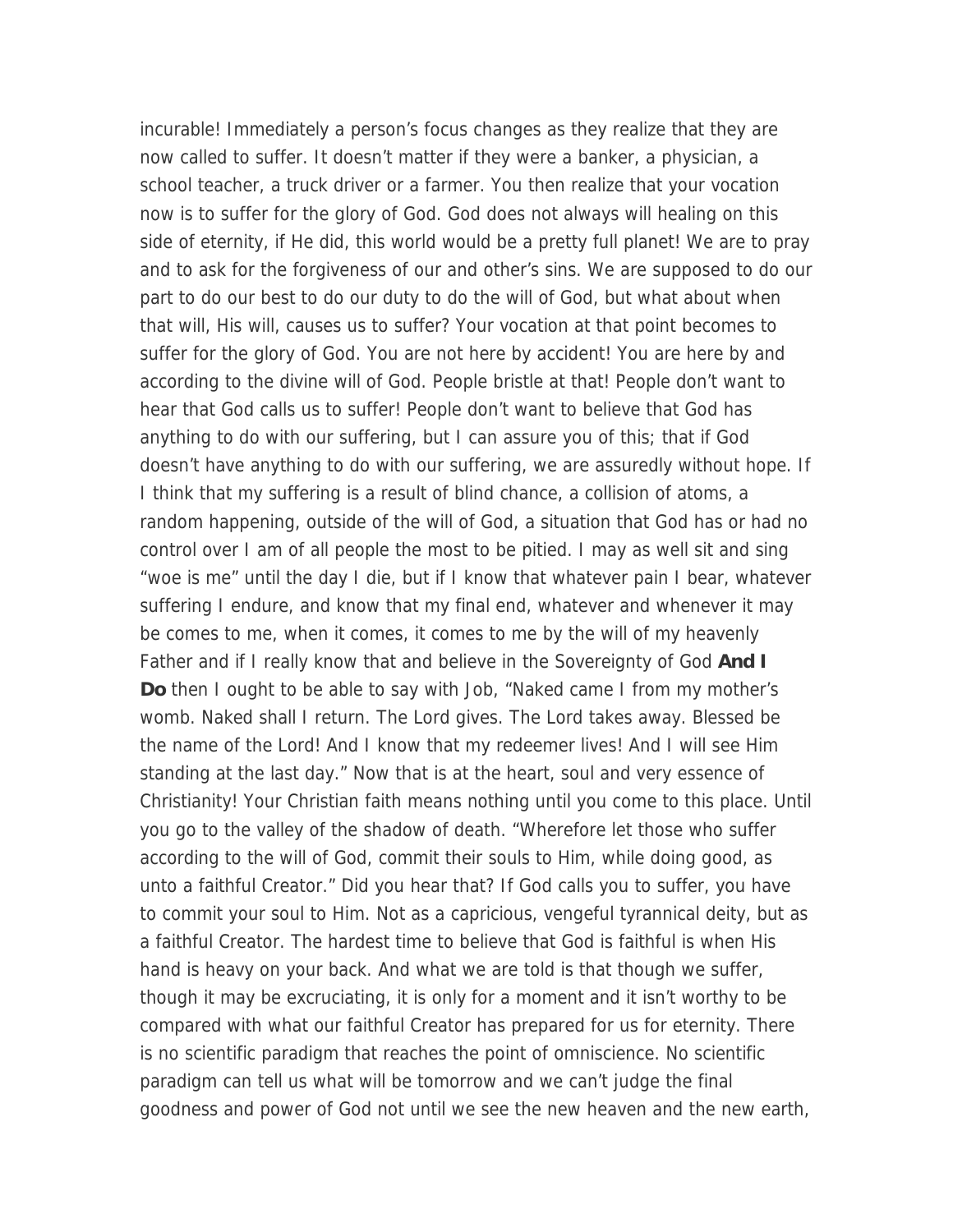where pain is exiled forever, suffering is vanquished forever and death is forever banished. We can trust God because He is worthy of our trust. He is faithful! And trusting Him is the only answer that I know of to the reality of suffering in this world. We cannot protest that God is unjust in allowing us to suffer! If someone wrongfully causes me to suffer, I have every right to plead with God for vindication, even as Job did. Yet at the same time, I must not complain to God that He is at fault in allowing suffering to befall me. In terms of my relationship with other people, I may be innocent, but in terms of my relationship to God, I am Never an Innocent Victim! It is one thing for me to ask God for justice in my dealings with man, but it is another to demand justice in my relationship with God. The worst thing that could possibly befall me or any of us or anyone that has ever lived is for any of us to receive pure justice from God. If I hope in anything or anyone less than the One who has power over suffering and ultimately death, I am doomed to final disappointment. Suffering will drive me to hopelessness. What character I have will disintegrate. It is the hope of Christ that makes it possible for us to persevere in times of tribulation and distress. We have an anchor for our souls that rests in the One who has gone before us and conquered. God ordains everything according to His purposes. In other words God is Sovereign. God can work through suffering to accomplish His plan. Suffering is part of the total plan of God. In Ecclesiastes 7 it affirms that the day of a person's death is better than the day of his birth. That is true from the standpoint of a pessimist, who can't wait to get it over with, assuming that the pessimist were passing on into the kingdom of heaven and not into eternal judgment. And this same sentiment is true for the optimist, for the Christian. The day of one's birth is a good day, but the day of death is the greatest day that a Christian can ever experience in this world because it is on that day they get to go home. The day they enter the Father's house! The day of ultimate triumph and yet it is a day that we fear and avoid and try our best to postpone as long as we possibly can and I can't help but wonder if it is because sometimes we don't really believe that the day of our death is better than the day of our birth as Ecclesiastes says. Ecclesiastes 7:13-15 -- "Consider the work of God: who can make straight what He has made crooked? In the day of prosperity be joyful, and in the day of adversity consider: God has made the one as well as the other, so that man may not find out anything that will be after him. In my vain life I have seen everything. There is a righteous man who perishes in his righteousness, and there is a wicked man who prolongs his life in his evildoing.